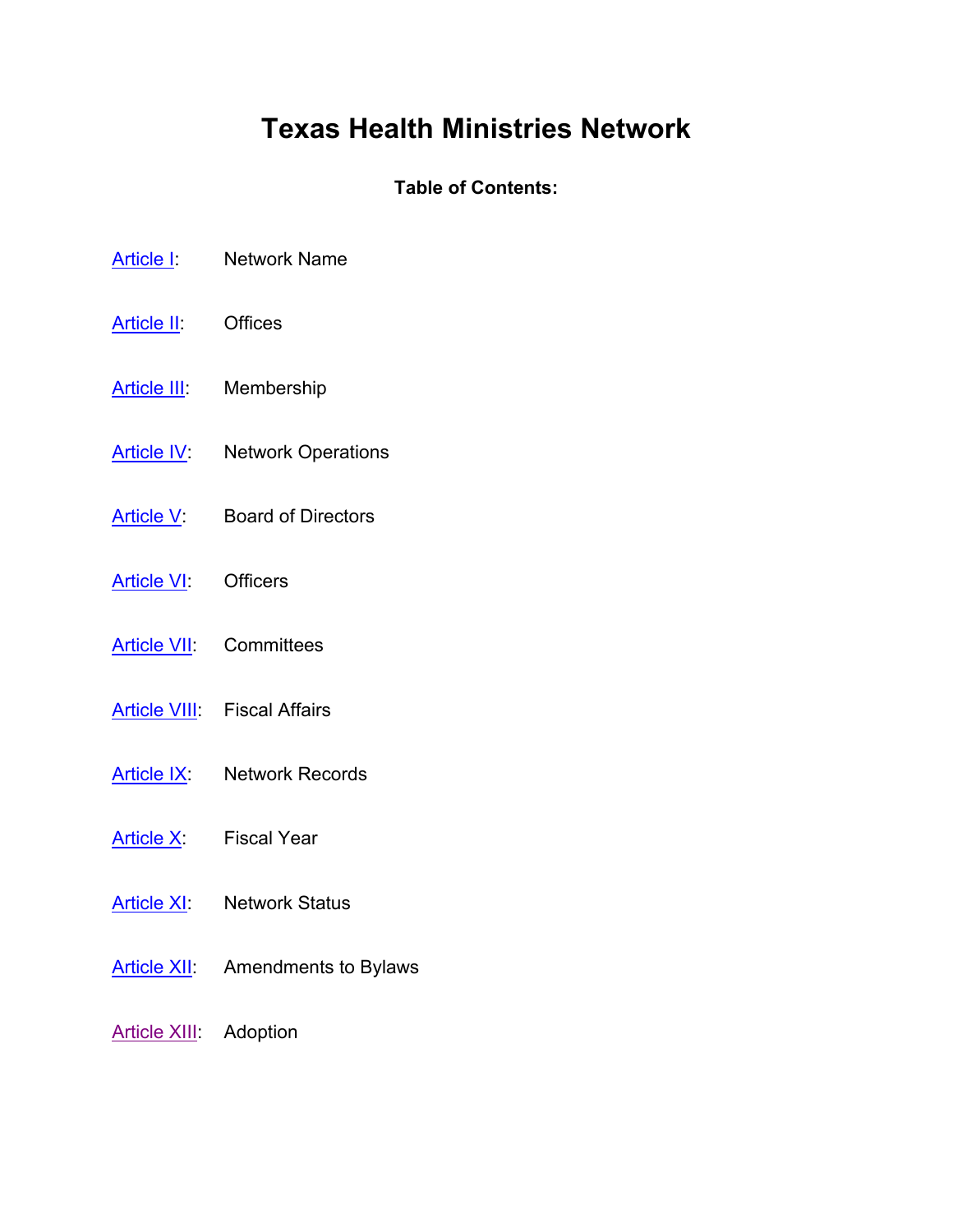#### **Article I Network Name**

<span id="page-1-0"></span>**Section 1.1. Name:** The name of this organization is the Texas Health Ministries Network (THMN).

**Section 1.2.** Duration: The period of duration of the Network is dependent upon annual review by the Executive Committee.

# **Article II Offices**

<span id="page-1-1"></span>**Section 2.1. Office:** The stable mailing address of this Network will be kept on file at the Department of State Health Services office and with the Chair of Membership Development.

# **Article III Membership**

<span id="page-1-2"></span>**Section 3.1. Eligibility:** Any individual, group, agency, or institution that shares the mission and goals of the THMN may be a member by submitting the designated membership form and the annual membership fees.

## **Article IV Network Operations**

<span id="page-1-3"></span>**Section 4.1. Membership:** The governing body of the Network shall be composed of eligible members defined as those with current paid membership dues to the Texas Health Ministries Network.

**Section 4.2. Meetings:** The Network shall hold meetings on a periodic basis for the purpose of transacting business, providing education and programs, facilitating networking and/or other activities in support of the mission and goals. Periodic meetings of the Network shall be held at such time and place as determined by the Network's Board of Directors.

**Section 4.3.** Special Meetings: Special meetings of the Network may be called at any time by the President, a majority (>50%) the Board of Directors, or by written request of at least twenty-five percent (25%) of the membership. Only those items of business set forth in the notice of the special meeting shall be discussed and acted upon at such a meeting.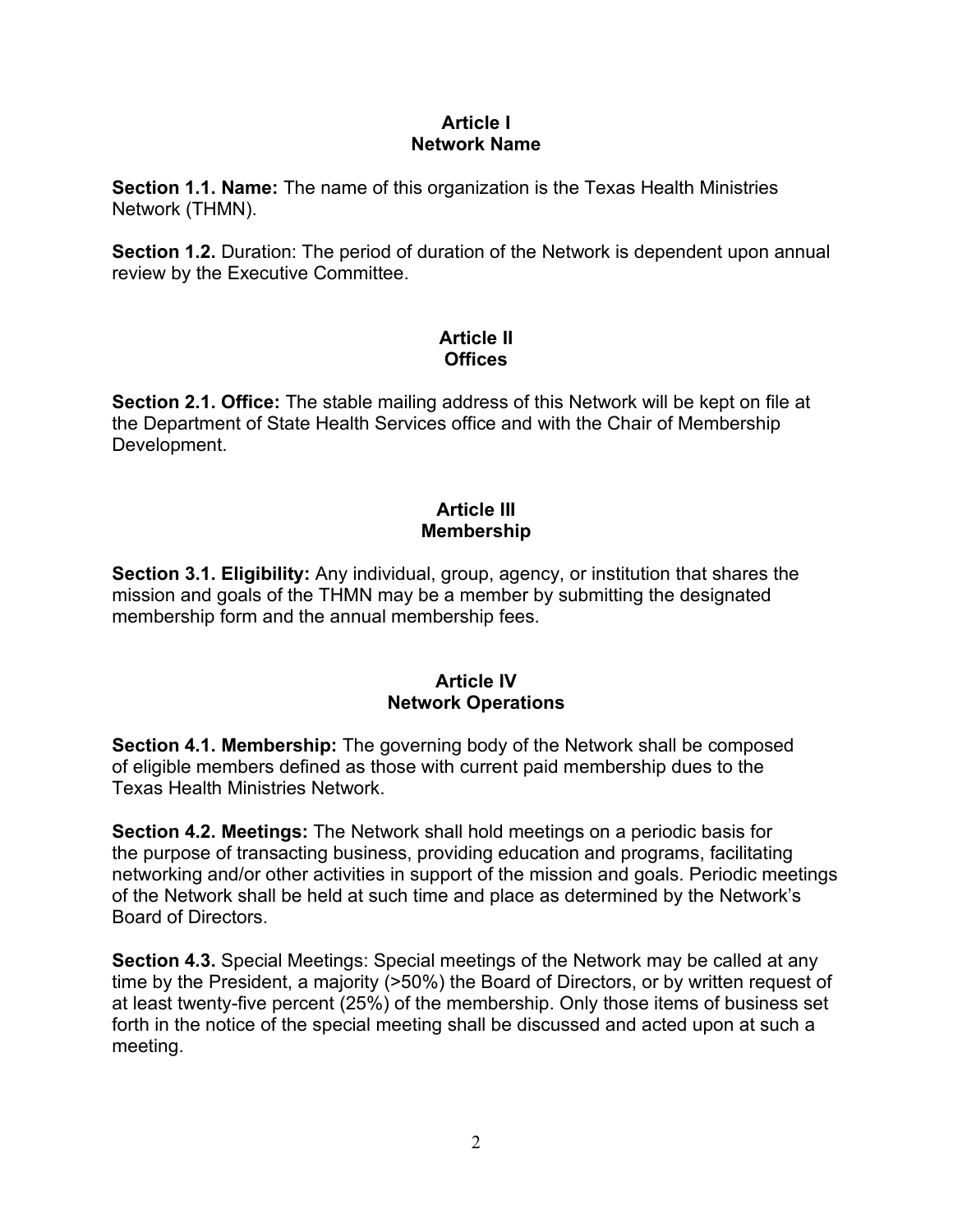**Section 4.4.** Notice of Meetings: Written or printed notice stating the place, day, and hour of the meeting of the Network shall be mailed to each member at least fourteen (14) days prior thereto by written notice delivered by the United States Postal Service and/or email as requested by the member. In the case of a special meeting, the purpose or purposes for which the meeting is called shall be delivered by or at the direction of the President, a majority (>50%) of the Board of Directors, or a written request of at least twenty-five percent (25%) of the membership, to each member at least fourteen (14) days prior thereto by written notice. The delivery shall be made to each member at his/her address as shown by the records of the Network and shall be deemed delivered on the date that the notice is emailed or deposited in the United States Mail, postage prepaid.

**Section 4.5. Quorum:** Five (5) members, including one (1) Network officer, present and voting shall constitute a quorum for the transaction of business at any meeting. In the absence of a quorum, the meeting shall be adjourned, and no business may be transacted.

**Section 4.6. Voting:** Voting rights are granted to those persons who have been members (Article IV, Section 4.1) for a minimum of fourteen (14) days prior to a vote or the e-mailing of ballots. Each member with voting rights shall be entitled to one vote on each matter of business brought before said members.

**4.6. a. No proxy vote** shall be permitted.

**4.6. b. Votes shall be** submitted via email or the U.S. mail prior to the 10-day deadline or voting deadline established by the officers.

**4.6.c. The approval of any matter of business** before a regular or special meeting of the members of the Network shall require the presence of a quorum and the affirmative vote of a simple majority (>50%) of the members present and voting. The approval of a matter of business brought for vote by email shall also require the affirmative vote of a simple majority (>50%) of those members who vote. Members with voting privileges with respect to the election of the Board of Directors, removal of a member of the Board of Directors, the replacement of Network officer(s), or the amendment of these bylaws shall be limited to those persons who are members at least fourteen (14) days prior to the mailing of notices of these actions. If an election is to be by mail, members with voting privileges shall be those who were members at least fourteen (14) days prior to the mailing of the ballots.

**Section 4.7. Parliamentary Procedures:** Except as otherwise provided herein, the parliamentary rules of order contained in *Roberts Rules of Order - Revised* (current edition) shall govern all meetings of the Network.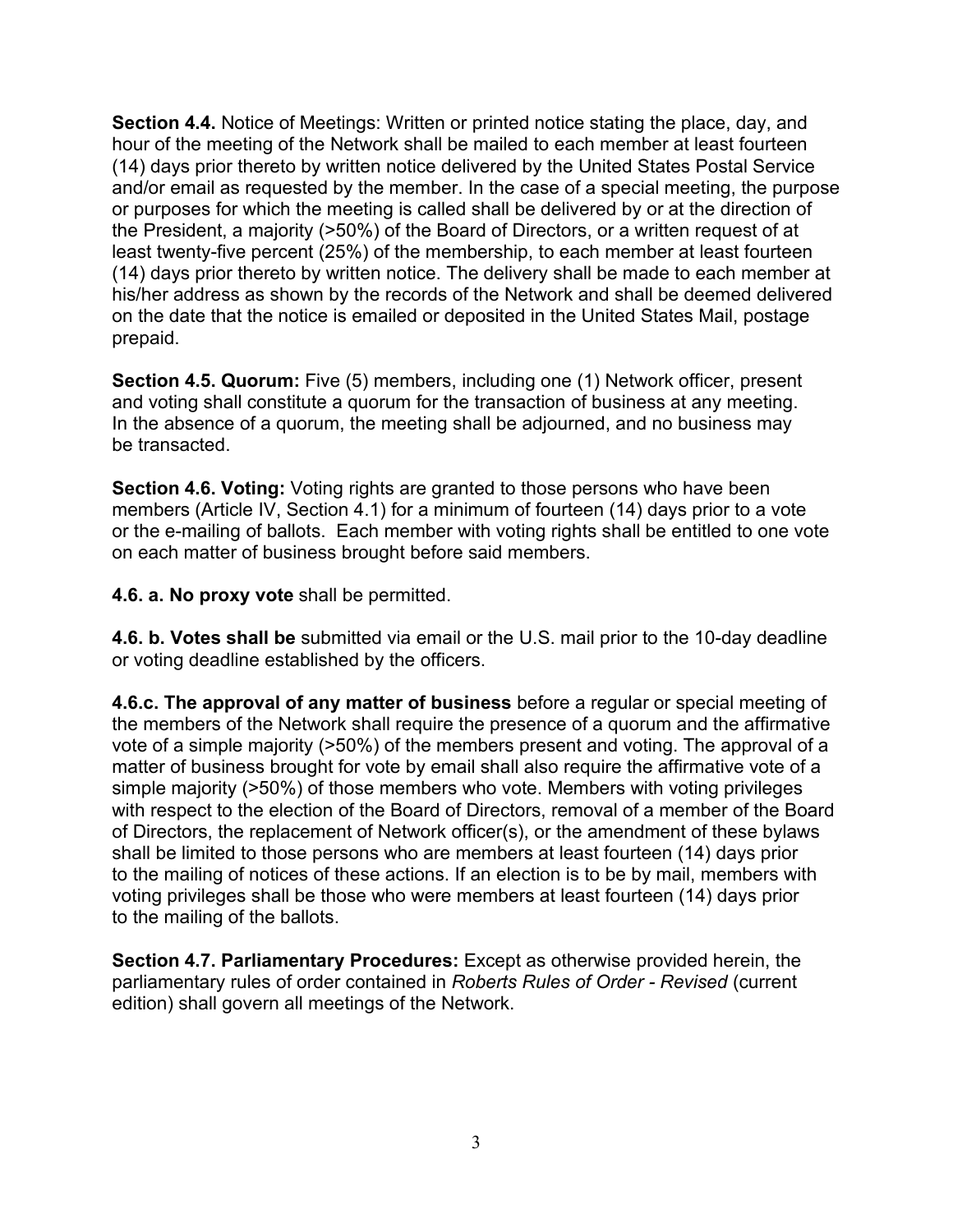## **Article V The Board of Directors**

<span id="page-3-0"></span>**Section 5.1. Function and Selection:** The Board of Directors shall manage the business and affairs of the Network between meetings. The Board of Directors shall be elected to terms of office not to exceed two calendar years by and from the membership in accordance with procedures established by Article VII, Section 7.2. of these bylaws. Elections may take by email or mail ballot.

**Section 5.2. Membership:** The Board of Directors shall consist of the following:

# **5.2. a. The Officers of the Network/Executive Committee**.

# **5.2. b. Chairs of the major standing committees**.

**Section 5.3. Appointments:** The Board of Directors may appoint committees for the purpose of implementing the programs and goals of the Network.

**Section 5.4. Meetings:** Regular and special meetings of the Board of Directors shall be held with appropriate notice as defined in Article IV, section 4.4. Board of Directors meetings shall be open to all members of the Network. Non-board members may provide input but do not have voting privileges.

**Section 5.5. Quorum:** At least majority of the Board of directors shall constitute a quorum for the transaction of business at any meeting of the Board of Directors. In the absence of a quorum, the meeting shall be adjourned, and no business may be transacted.

**Section 5.6. Removal of Directors:** Any board member may be removed from office at any time by the vote of two-thirds (2/3) of the members of the Network members. Voting shall be by email. In the case of the removal of any board member, a new member shall be appointed by the Network's Board of Directors within thirty (30) days of the removal to serve the un-expired term.

**Sections 5.7. Vacancies:** Any vacancies on the Board of Directors, occurring for reasons other than removal from office, shall be filled by election from eligible Network members via email by which a quorum is represented. Members of the board elected to fill vacancies shall hold office for the un-expired term of their predecessor, or until their removal or resignation from office.

**Section 5.8. Compensation:** The members and Board of Directors of the Network shall receive no compensation for their services but may be reimbursed for expenses incurred during the performance of their duties of office, as approved by the Network members.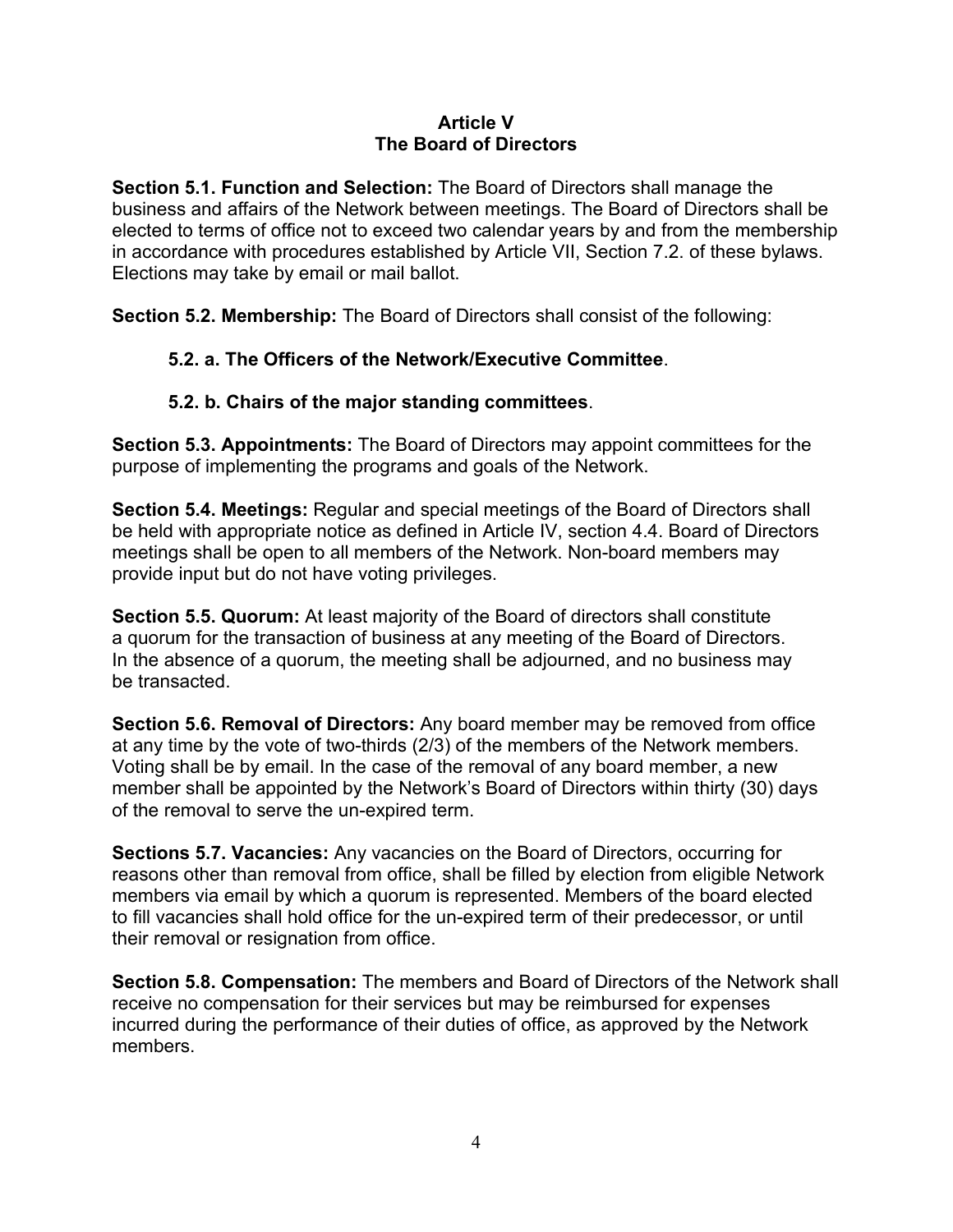**Section 5.9. Limitation of Activities:** The Network shall not perform, participate in, nor sponsor in whole or part any activities prohibited to a corporation/organization exempt from Federal Income Tax under section 501(c)(3) of the Internal Revenue Code of 1954.

# **Article VI Officers**

<span id="page-4-0"></span>**Section 6.1. Officers:** The officers of the Network shall be elected from the membership and shall be President, President-elect, Secretary, Treasurer, and Immediate Past-President.

**Section 6.2. Election and Term of Office:** Eligible Network members shall elect the officers of the Network to terms of office not to exceed two (2) calendar years. The officers so elected shall hold office until their successors shall have been duly elected and qualified. No officer of the Network shall serve more than two (2) successive terms in any one office with out written authorization of the Executive Committee. Any member filling an unexpired term for more than one-half of the term shall be considered to have served one term.

**Section 6.3. Vacancies:** A vacancy in any office, except that outlined in Article V, Section 5.6., because of death, resignation, disqualification, or otherwise, shall be filled by election via email from the eligible Network members at which a quorum is represented following the vacancy. Officers elected to fill vacancies shall hold office for the un-expired term of their predecessors, or until their removal or resignation.

**Section 6.4. President:** The President shall be the principal executive director of the Network and shall have general supervision and control over all of the business and affairs of the Network and shall implement policy established by the members. The President shall preside at all meetings of the Network, execute all conveyances, notes, contracts, or other instruments authorized by the members, serve as a ex-officio nonvoting member of all standing committees, perform and discharge all duties incidental to the office of the President and such other duties as may be assigned by the members.

**Section 6.5. President-Elect:** The President-Elect and shall assume the office of the President after completing the term of President-Elect. In the absence of the President, or in event that the President is unable to fulfill the duties of the office for any reason, the Board of Directors shall empower the President-Elect to perform the duties of the President, and when acting, shall have all powers of and be subject to all the restrictions upon the President. The President-Elect shall assume responsibility for review of the Bylaws every three years or as needed. The President-Elect shall perform such other duties as may be assigned to him or her by the President or by the members.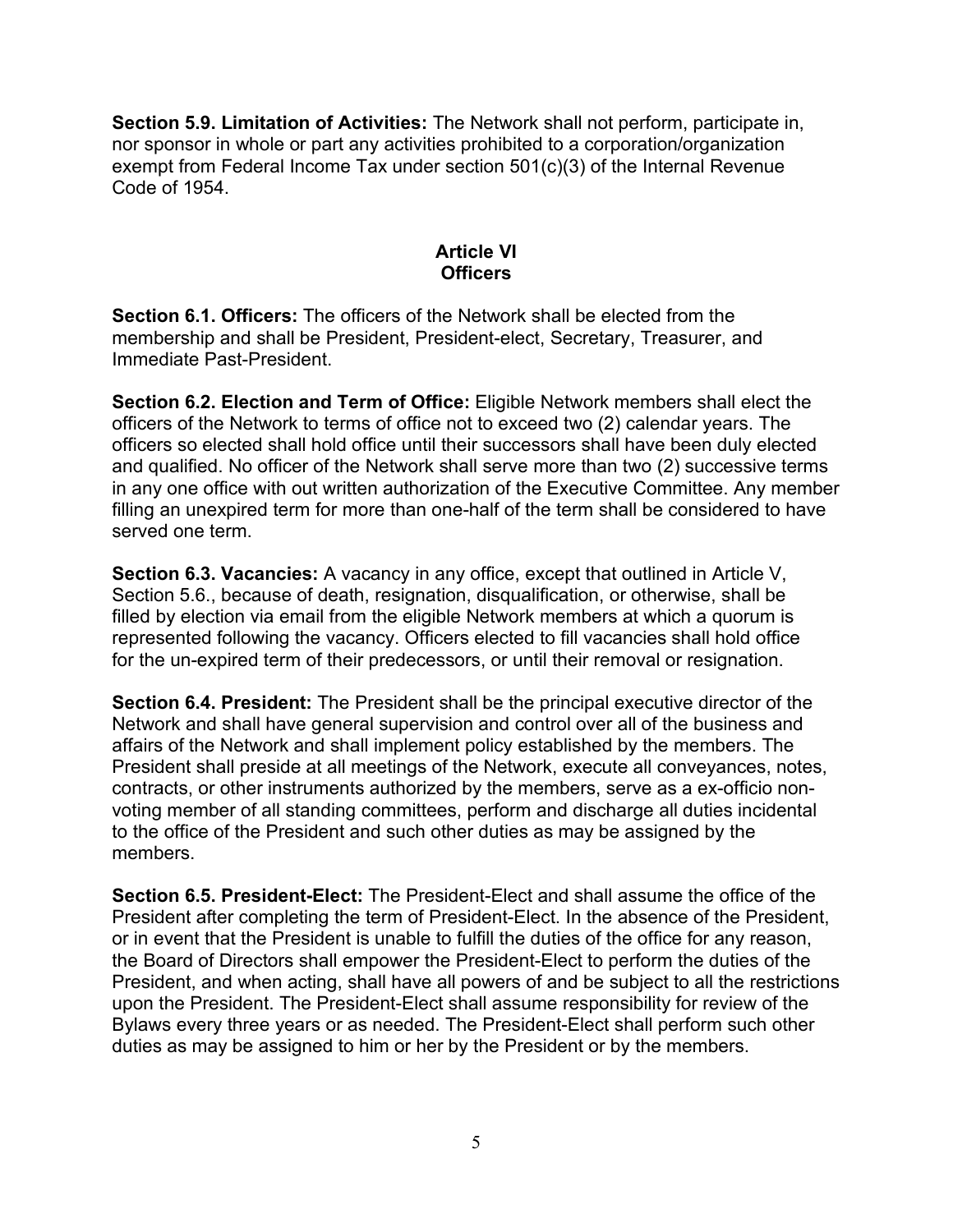**Section 6.6. Treasurer:** The Treasurer shall have charge and custody of and be responsible for all funds and securities of the Network, keep or cause to be kept complete and accurate financial records, receive and give receipts for monies due and payable to the Network and from any source whatsoever, deposit all such monies in the name of the Network in such banks or other depositories as shall be selected in accordance with the provisions of these Bylaws, and in general perform all the duties incidental to the office of Treasurer and such other duties as may be assigned to him or her by the President or by the members. Checks shall be signed by the Treasurer and the President or by a Network member designated by the President. Annually, the Treasurer submits to the IRS a 990 Electronic Postcard Filing and the Texas Franchise Form for tax purposes.

**Section 6.7. Secretary:** The Secretary shall keep or cause to be kept the minutes of the meetings of this Network and shall give or cause to be given notice of all meetings in accordance with these bylaws. The Secretary shall also keep or cause to be kept all Network records and shall in general perform all duties incidental to the office of Secretary and such other duties as may be assigned to him or her by the President or the members. Network records. If records can no longer be kept at the Department of State Health Services Region 6 office in Houston, the Network officers shall keep or cause to be kept all Network records at a designated site.

**Section 6.8. Immediate Past-President:** The Immediate Past-President shall provide counsel and advice to the President and other officers and perform such other duties as may be assigned to by the President or the members.

**Section 6.9. Regional Contacts** are appointed by the Executive Committee to fulfill special, specific, defined functions and responsibilities (e.g., provide information regarding Health Ministries Network membership, functions and responsibilities and contacts) as approved by the membership.

## **Article VII Committees**

<span id="page-5-0"></span>**Section 7.1. Executive Committee:** The Executive Committee shall consist of the President, President-Elect, Treasurer, Secretary, and Immediate Past President. The Executive Committee shall assume the duties and powers of the Board of Directors in the interval between meetings of the Board. Actions taken by the Executive Committee in the interval between meetings shall be presented to the membership at the next regular or special meeting.

**Section 7.2. Nominating Committee:** A minimum of two years, the Nominating Committee shall be elected by the members and shall prepare a slate of Officers, representative of the various areas of the state, which shall be presented to the membership at the Network's scheduled elections. Nominations from the floor may be made by voting members for candidates who qualify and verify their willingness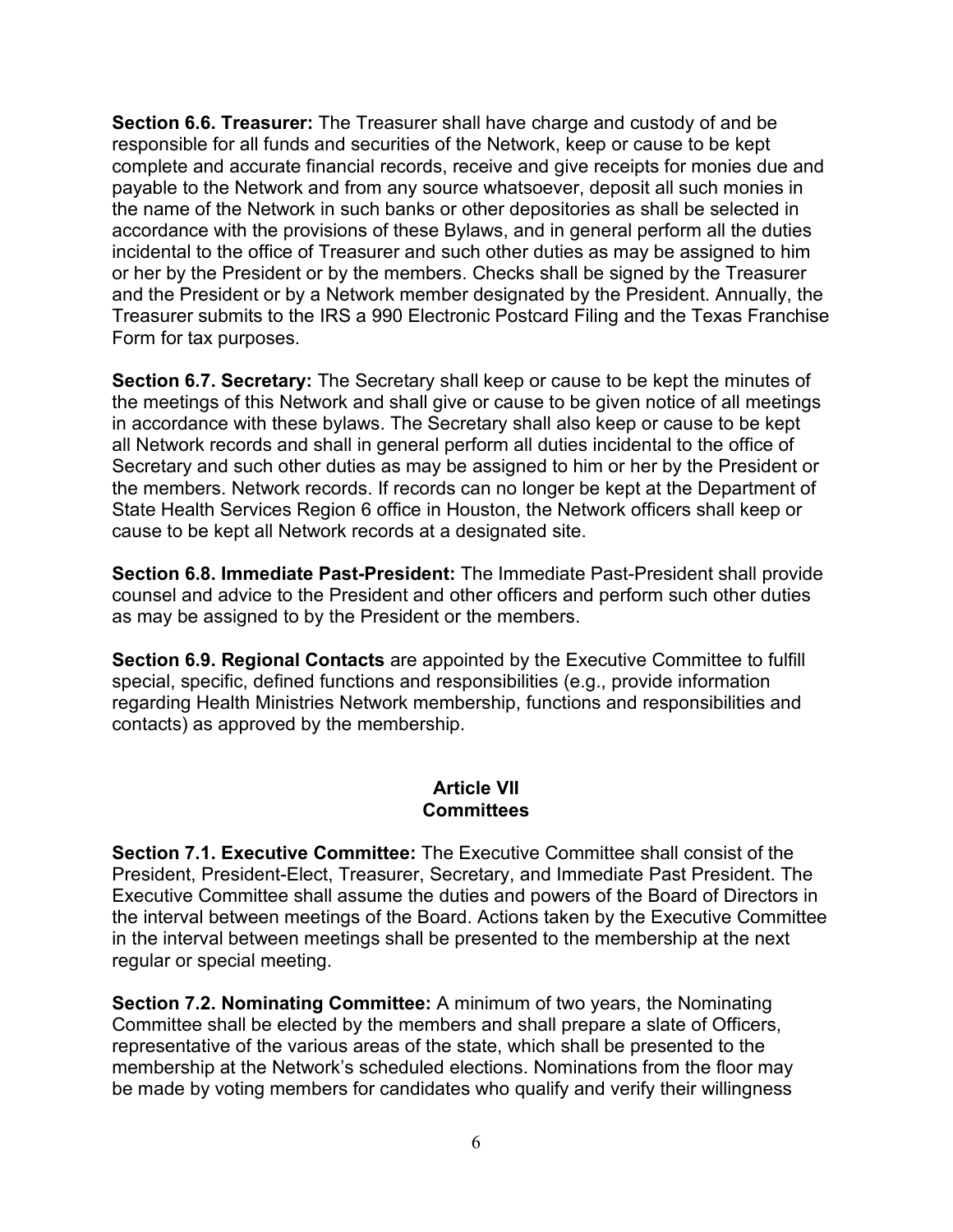to run for office. The nominator must submit a written verification of the candidate's willingness to run if the candidate is absent from the meeting.

**Sections 7.3. Standing Committees:** The Executive Committee may appoint committees to which may be assigned duties and powers as the Executive Committee may deem desirable in the interest of facilitating the mission and goals of the Network. Chairpersons of committees are appointed by the Executive Committee. Members of committees, except the Executive Committee and Nominating Committee, may be selected by the chairperson of the committee.

**Section 7.4. Vacancies:** Vacancies in the membership of any committee, except the Executive and Nominating Committees, may be filled by appointment of the Committee chair or the Executive Committee, in the chair's absence.

**Sections 7.5. Quorum:** A simple majority (>50%) of the whole committee shall constitute a quorum and the act of the members present at a meeting at which a quorum is present shall be the act of the committee. Committees may meet via conference calls and vote by e-mail.

**Section 7.6. Rules:** Each committee may adopt rules of procedure not inconsistent with these Bylaws or with rules adopted by the Board of Directors.

# **Article VIII Network Fiscal Affairs**

<span id="page-6-0"></span>**Section 8.1. Tax Status:** The Texas Health Ministries Network is a non-profit organization under Section 501(c)(3) of the Internal Revenue Code. Annually, the Network shall submit to IRS a 990 Electronic Postcard Filing with the federal agency and the Texas Franchise Tax form for tax purposes. The THMN Treasurer is responsible for filing these reports.

**Section 8.2. THMN Membership Dues:** The individual membership dues shall be remitted to THMN via the Membership Chair who submits the dues to the THMN Treasurer.

**Section 8.3. Network Dues:** The Network may assess specific membership dues. Responsibility for the collection of these funds shall be the sole responsibility of the Membership Chair who deposits the funds in the designated Network bank and remits the deposit slips plus the members' names to the Treasurer.

**Section 8.4. Program Revenue:** The Network may sell space for educational exhibits at symposia/conferences/programs and may assess a fee or request a contribution from members and nonmembers attending symposia/conferences/programs. The Network shall review all exhibits and exhibitors' merchandise, free or for sale, to ensure an appropriate image of THMN, consistent with its mission and goals, is reflected at all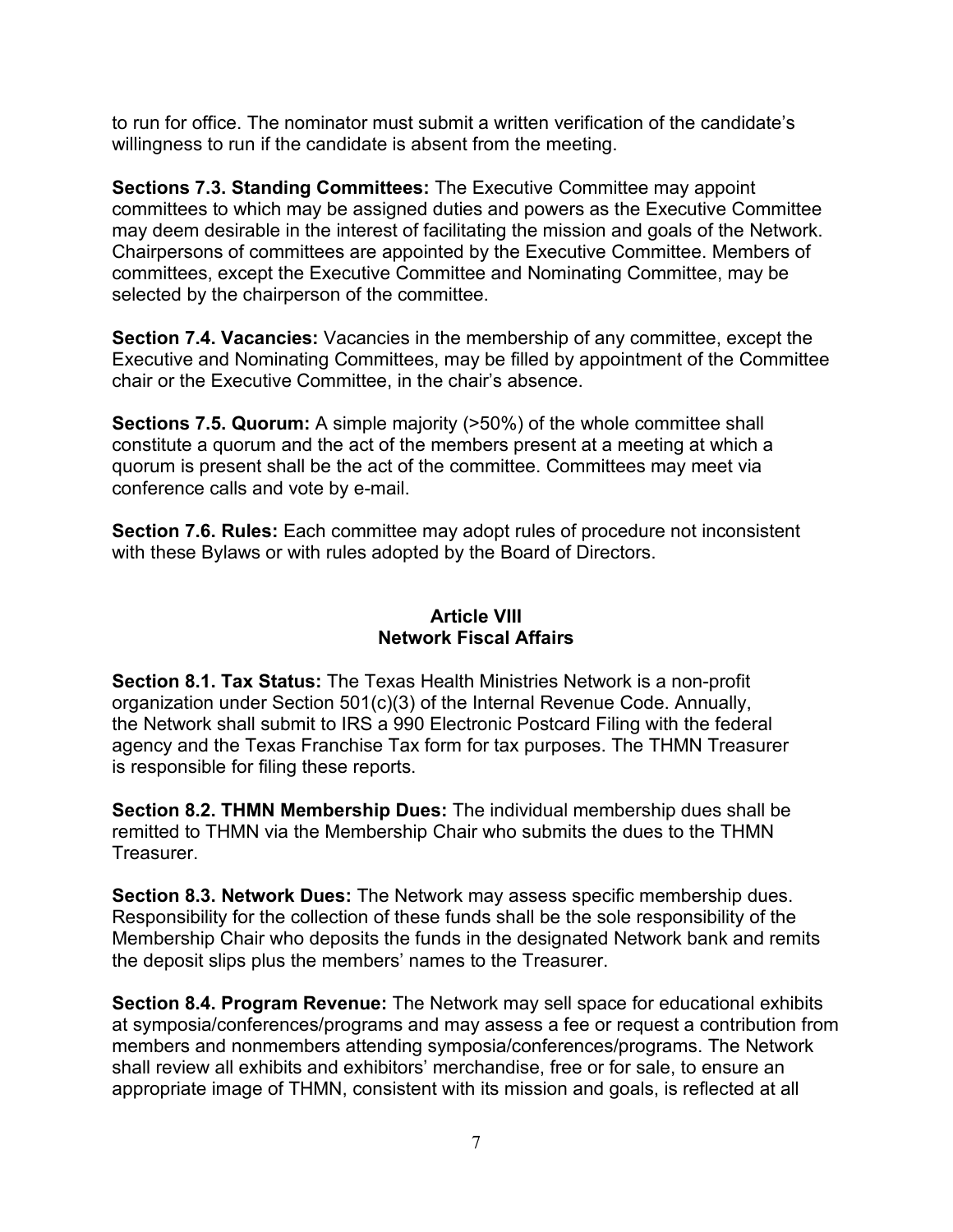times. The Network shall endorse no product or products, exhibit or exhibitor, individual or corporate.

**Section 8.5. Funding:** All Network funds must be used for the specified mission and goals of the Texas Health Ministries Network. The Network may solicit or accept any unrestricted contribution, gift, bequest, or devise, for financial support of activities or functions from private individuals, private or public foundations, companies, and corporations that does not violate federal regulations for 503(c)(3) tax exempt organizations. Approval from the THMN President is required for co-sponsored programs and for special projects involving the acquisition of major funding from outside sources.

**Section 8.6. Contracts:** The members may request any Officer or officers, agent or agents of the Network to enter into any contract or execute and deliver any instrument in the name of and on behalf of the Network. This contract must be approved by the majority of the Network membership. Aforementioned authority may be general or confined to specific instances.

**Section 8.7. Checks, Drafts, Etc.:** All checks, drafts, or orders for the payment of money notes or other evidence of indebtedness issued in the name of the Network, shall be signed by the Network Treasurer and the President or the Network member designated by the President in such a manner as so authorized by the Bylaws.

**Section 8.8. Deposits:** All funds of the Network shall be deposited to the credit of the Network in such bank(s) or other depositories as the Treasurer and members approve. The treasurer and one designated THMN member, as appointed by the President, shall have fund disbursement authority.

**Section 8.9. Purpose and Activities:** The Network has no capital stock, is not formed for profit and is an organization which does not contemplate the distribution of accumulations, gains, profits, or dividends to the members thereof. No part of the accumulations, gains, or profits of the Network shall inure to the benefit of any private individual and no substantial part of the activities of the Network shall consist of the carrying on of political activities or otherwise attempting to influence legislation; nor shall the Network participate in or intervene in any political campaign on behalf of any candidate for public office.

**Section 8.10. THMN Logo:** In compliance with federal rules for trademark rights, the THMN logo, in original or altered form, shall not be used without permission of the THMN President.

**Section 8.11. Irrevocable Dedication:** The property of the Network is irrevocably dedicated to the purposes of THMN and upon liquidation, dissolution, or abandonment of the Network it will not inure to the benefits of any private person(s) but shall be distributed to the national Health Ministries Association within thirty (30) days.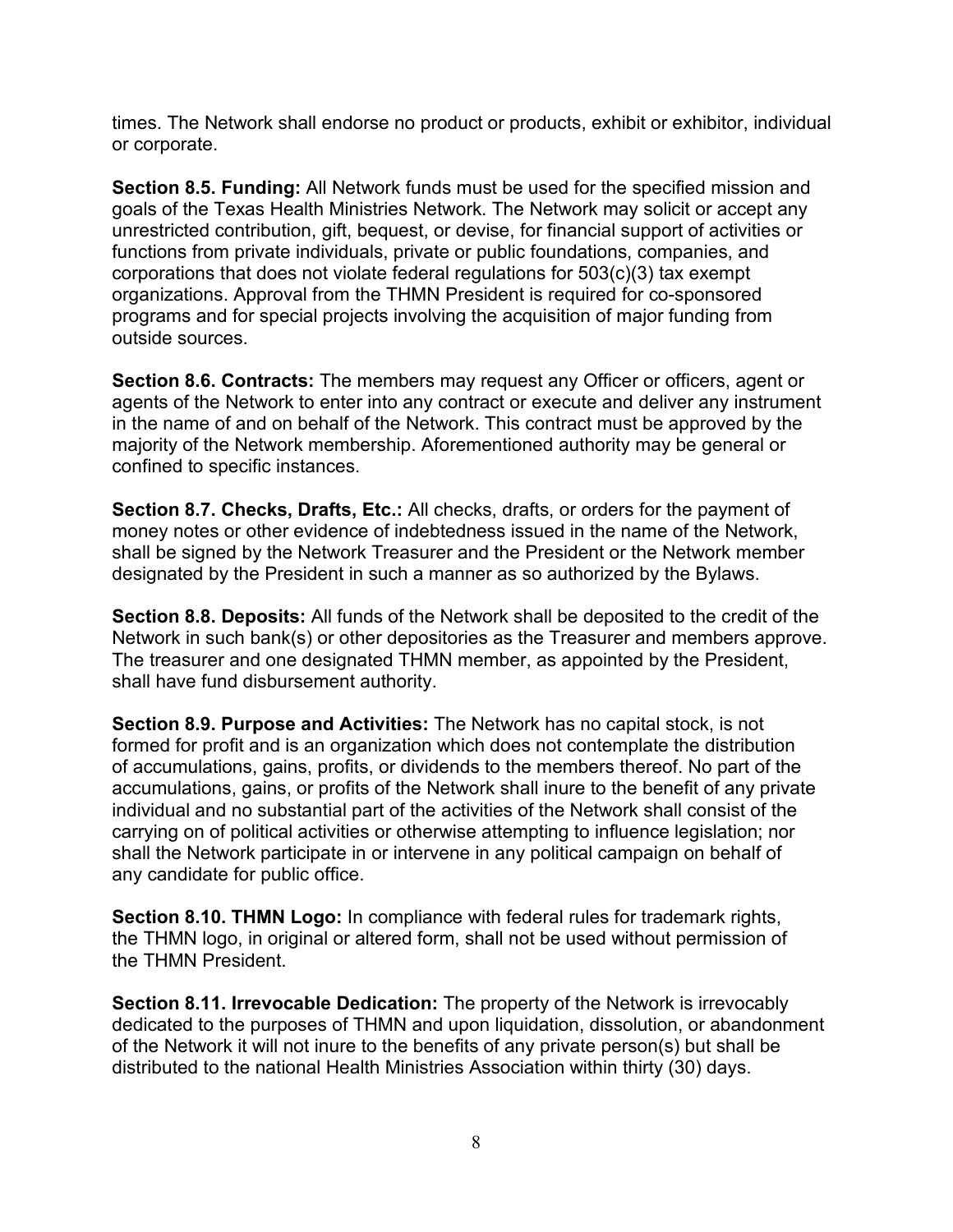#### **Article IX Network Records**

<span id="page-8-0"></span>**Section 9.1. Records:** The Network shall keep correct and complete records of account(s) and shall also keep minutes of the proceedings of its Board of Directors, Executive Committee, general and special meetings, and committees. The Network shall keep at the registered or principle office a record giving the names and addresses of the members entitled to vote.

**Section 9.2. Inspection:** Any member or member's agent may inspect the books and records of the Network for any proper purpose at any reasonable time.

**Section 9.3. Record Review:** The financial records of the Network shall be reviewed bi-annually by person or persons other than the Network treasurer, finance committee, or persons with fund disbursement signature authority. The report shall be presented to the members at the first regular meeting following the completion of the review and kept on file in the THMN office.

## **Article X Fiscal Year**

<span id="page-8-1"></span>**Section 10.1. Fiscal Year:** The fiscal year for the Network shall begin on January 1<sup>st</sup> of each year and shall end on the following December 30<sup>th</sup>.

## **Article XI Network Status**

<span id="page-8-2"></span>**Section 11.1. Network Status:** The Network shall annually submit to the Board of Directors the following:

**11.1. a. Annual Financial Report.** Responsible person is the Network Treasurer.

**11.1. b. Annual Network Activity Report.** Responsible person is the Membership Chair.

**11.1. c. Copy of the current Network Bylaws.** Responsible person is the Secretary.

**11.1. d. Roster of officers and membership with contact information for the officers.** Responsible person is the Membership Chair.